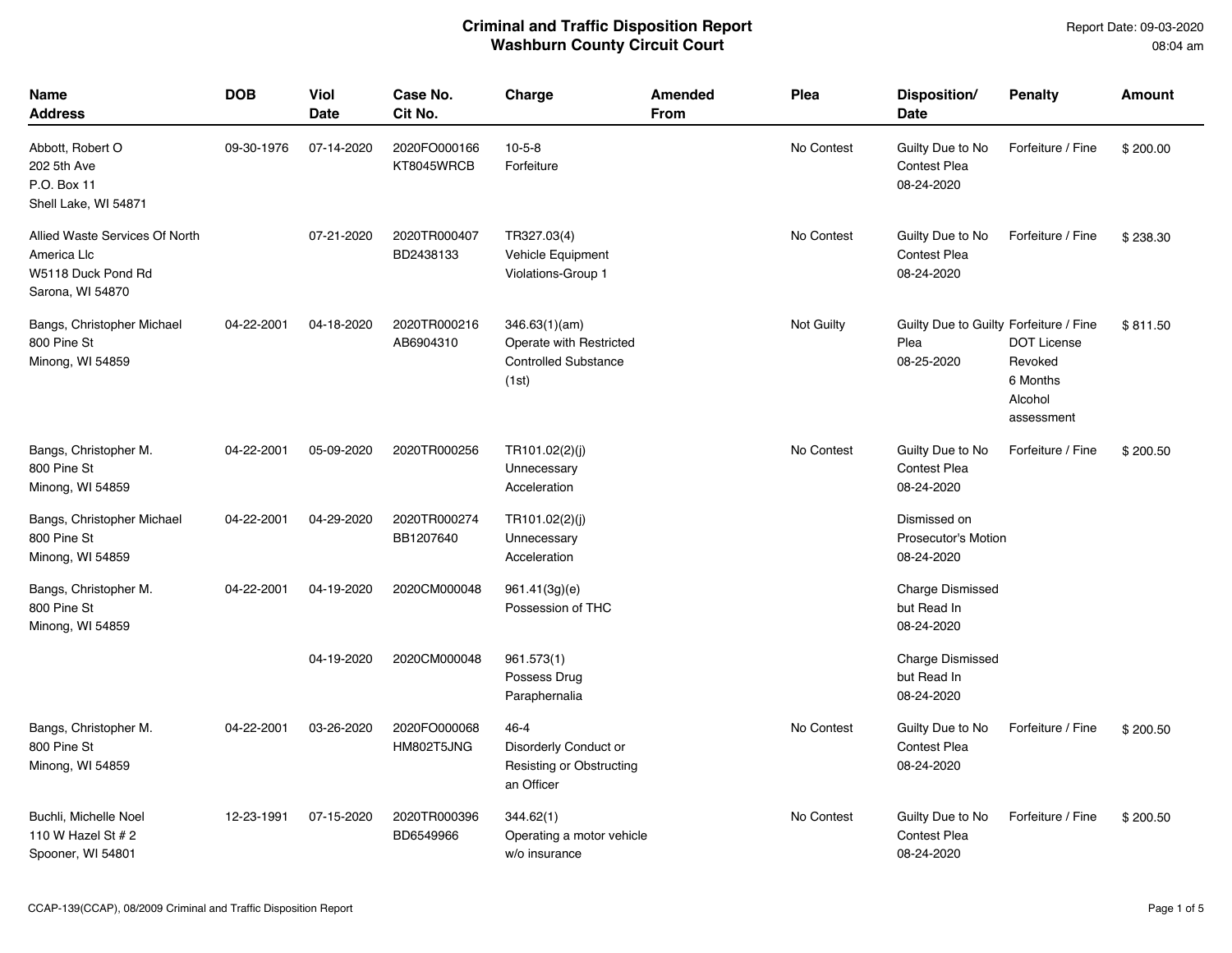Report Date: 09-03-2020 08:04 am

| <b>Name</b><br><b>Address</b>                                            | <b>DOB</b> | <b>Viol</b><br><b>Date</b> | Case No.<br>Cit No.        | Charge                                                                                           | <b>Amended</b><br><b>From</b>                 | Plea       | Disposition/<br><b>Date</b>                                  | <b>Penalty</b>                                                                          | <b>Amount</b> |
|--------------------------------------------------------------------------|------------|----------------------------|----------------------------|--------------------------------------------------------------------------------------------------|-----------------------------------------------|------------|--------------------------------------------------------------|-----------------------------------------------------------------------------------------|---------------|
| Buchli, Michelle Noel<br>110 W Hazel St $# 2$<br>Spooner, WI 54801       | 12-23-1991 | 07-15-2020                 | 2020TR000395<br>BD6549970  | 343.44(1)(a)<br><b>Operating While</b><br>Suspended                                              |                                               | No Contest | Guilty Due to No<br><b>Contest Plea</b><br>08-24-2020        | Forfeiture / Fine                                                                       | \$200.50      |
| Cisewski, Hunter A<br>3 N353 Loretta Dr<br>Saint Charles, IL 60175       | 06-03-1997 | 07-22-2020                 | 2020TR000418<br>BE6993906  | 346.57(4)(gm)1<br>Speeding on Expressway<br>(16-19 MPH)                                          |                                               | No Contest | Guilty Due to No<br><b>Contest Plea</b><br>08-24-2020        | Forfeiture / Fine                                                                       | \$250.90      |
| Denasha, Joseph Aaron<br>13735 W Thoroughfare Rd<br>Stone Lake, WI 54876 | 05-02-2000 | 04-06-2020                 | 2020TR000204<br>AB0789515  | 346.63(1)(a)<br>OWI (1st)                                                                        |                                               | No Contest | Guilty Due to No<br><b>Contest Plea</b><br>08-17-2020        | Forfeiture / Fine<br><b>DOT License</b><br>Revoked<br>6 Months<br>Alcohol<br>assessment | \$937.50      |
| <b>Extreme Landscaping Llc</b><br>W4890 Cth A<br>Spooner, WI 54801       |            | 07-24-2020                 | 2020TR000408<br>BD2438166  | TR327.03(4)<br>Vehicle Equipment<br>Violations-Group 1                                           |                                               | No Contest | Guilty Due to No<br><b>Contest Plea</b><br>08-24-2020        | Forfeiture / Fine                                                                       | \$238.30      |
| Gasner, Jon K<br>N3183 Starkey Lake Rd<br>Shell Lake, WI 54871           | 03-06-1968 | 09-06-2018                 | 2019CM000166               | 947.0125(2)(a)<br>Computer<br>Message-Threaten/Injury<br>or Harm                                 |                                               |            | Dismissed on<br><b>Prosecutor's Motion</b><br>08-24-2020     |                                                                                         |               |
| Gasner, Jon K<br>N3183 Starkey Lake Rd<br>Shell Lake, WI 54871           | 03-06-1968 | 04-30-2020                 | 2020CM000051               | 946.49(1)(a)<br>Bail<br>Jumping-Misdemeanor                                                      |                                               |            | Dismissed on<br>Prosecutor's Motion<br>08-24-2020            |                                                                                         |               |
|                                                                          |            | 04-30-2020                 | 2020CM000051               | 947.01(1)<br><b>Disorderly Conduct</b>                                                           |                                               |            | Dismissed on<br><b>Prosecutor's Motion</b><br>08-24-2020     |                                                                                         |               |
| Gilbert, Marsha Celeste<br>514 Central St E<br>Detroit Lakes, MN 56501   | 10-25-1982 | 05-13-2020                 | 2020FO000078<br>HM502T5JQP | 23.33(2j)(b)<br>Operate ATV or UTV<br>w/out Visible Trail Pass<br>[939.05 - Party to a<br>Crime] |                                               | No Contest | Guilty Due to No<br><b>Contest Plea</b><br>08-24-2020        | Forfeiture / Fine                                                                       | \$464.00      |
| Korthof, Briana J.<br>1314 County Road A<br>Spooner, WI 54801            | 08-27-1993 | 06-06-2020                 | 2020CM000074               | 946.41(1)<br>Resisting or Obstructing<br>an Officer (Forfeiture)                                 | Resisting or Obstructing Guilty<br>an Officer |            | Guilty Due to Guilty Forfeiture / Fine<br>Plea<br>08-24-2020 |                                                                                         | \$330.50      |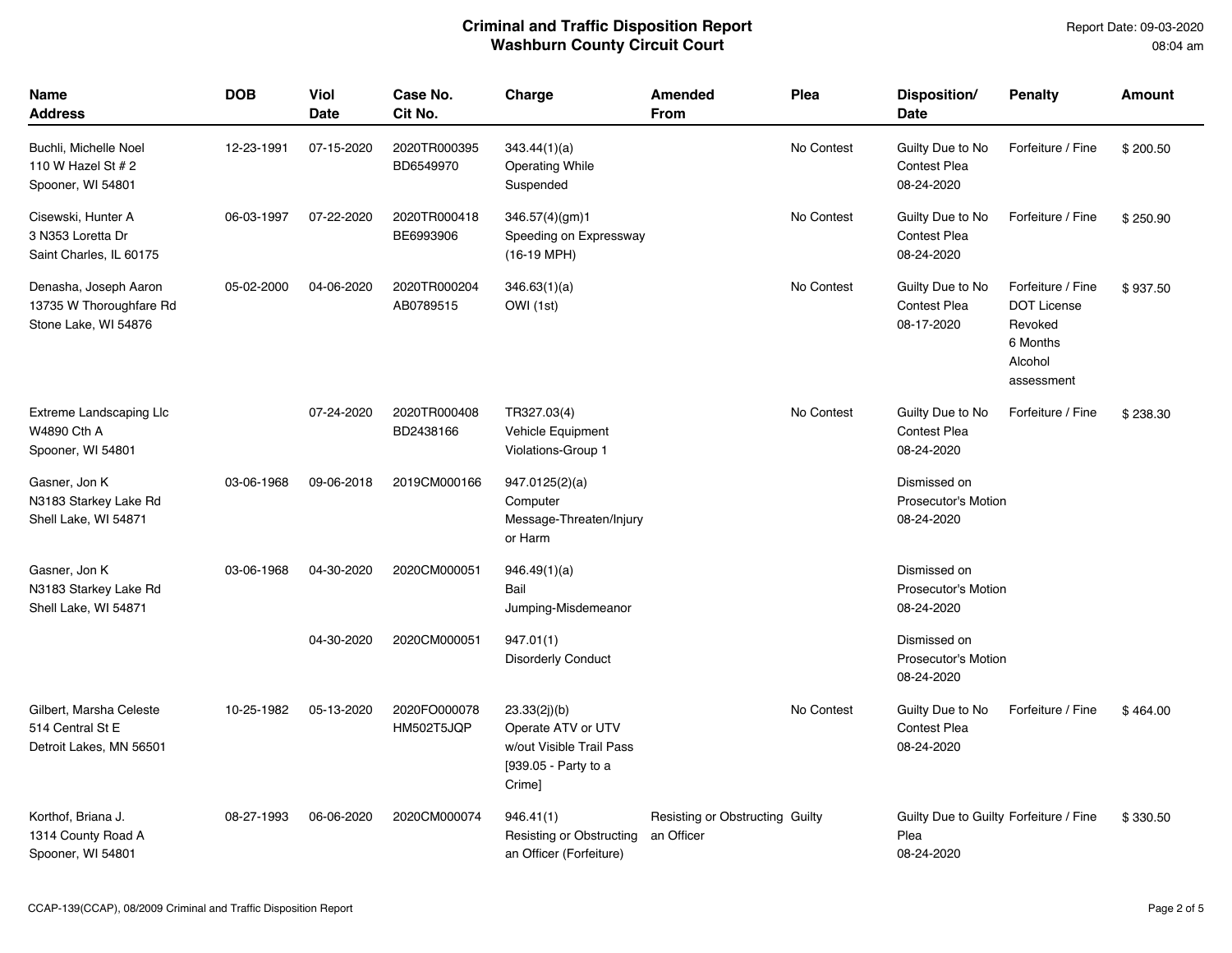| Name<br><b>Address</b>                                                  | <b>DOB</b> | Viol<br>Date | Case No.<br>Cit No.        | Charge                                                            | <b>Amended</b><br><b>From</b> | Plea                                  | Disposition/<br>Date                                  | <b>Penalty</b>                                                                                                 | <b>Amount</b> |
|-------------------------------------------------------------------------|------------|--------------|----------------------------|-------------------------------------------------------------------|-------------------------------|---------------------------------------|-------------------------------------------------------|----------------------------------------------------------------------------------------------------------------|---------------|
| Leverentz, Senowa Rose<br>4740 33rd Ave N<br>Golden Valley, MN 55422    | 02-01-2003 | 07-23-2020   | 2020TR000421<br>BF2077305  | 346.57(5)<br><b>Exceeding Speed Zones,</b><br>etc. (25-29 MPH)    |                               | No Contest                            | Guilty Due to No<br><b>Contest Plea</b><br>08-24-2020 | Forfeiture / Fine                                                                                              | \$250.90      |
| Muppasani, Venkata Mukesh<br>320 Taylor St Unit D<br>Columbia, SC 29201 | 11-25-1994 | 07-04-2020   | 2020TR000372<br>AD5387060  | 346.57(4)(gm)1<br>Speeding on Expressway<br>$(16-19 \text{ MPH})$ |                               | Not guilty - written Dismissed on     | Prosecutor's Motion<br>08-27-2020                     |                                                                                                                |               |
| Owens, Jeremiah J<br>117 S Summit St<br>Spooner, WI 54801               | 03-10-1977 | 04-21-2020   | 2020TR000220<br>Al7793041  | 346.46(1)<br>Fail/Stop at Stop Sign                               |                               | Not guilty - written Guilty Due to No | <b>Contest Plea</b><br>08-25-2020                     | Forfeiture / Fine                                                                                              | \$175.30      |
| Owens, Jeremiah J<br>117 S Summit St<br>Spooner, WI 54801               | 03-10-1977 | 04-10-2020   | 2020TR000214<br>AI7793026  | 346.62(2)<br><b>Reckless</b><br>Driving-Endanger Safety           |                               | Not guilty - written Guilty Due to No | <b>Contest Plea</b><br>08-24-2020                     | Forfeiture / Fine                                                                                              | \$389.50      |
| Page, Zackery Ryon<br>W1113 County Highway B<br>Stone Lake, WI 54876    | 12-15-1991 | 05-12-2020   | 2020FO000076<br>HM802JJ8VR | UWS18.08(1)(b)<br>Animals Not Leashed                             |                               | Not Guilty                            | Guilty Due to No<br><b>Contest Plea</b><br>08-24-2020 | Forfeiture / Fine                                                                                              | \$114.50      |
| Rein, Karl J.<br>W6905 Old Bass Lake Rd.<br>Minong, WI 54859            | 12-25-1976 | 05-24-2020   | 2020CM000065               | 946.41(1)<br>Resisting or Obstructing<br>an Officer               |                               | No Contest                            | Guilty Due to No<br><b>Contest Plea</b><br>08-24-2020 | Forfeiture / Fine                                                                                              | \$579.00      |
|                                                                         |            | 05-24-2020   | 2020CM000065               | 947.01(1)<br><b>Disorderly Conduct</b>                            |                               |                                       | <b>Charge Dismissed</b><br>but Read In<br>08-24-2020  |                                                                                                                |               |
|                                                                         |            | 05-24-2020   | 2020CM000065               | 813.125(7)<br>Violate/Harassment<br><b>Restraining Order</b>      |                               |                                       | <b>Charge Dismissed</b><br>but Read In<br>08-24-2020  |                                                                                                                |               |
| Shelton, James Phillip<br>2904 Veterans Drive<br>Saint Cloud, MN 56303  | 04-10-1967 | 03-28-2019   | 2019CT000027<br>BB1207220  | 346.63(1)(a)<br>OWI (3rd)                                         |                               | Guilty                                | Guilty Due to Guilty Local Jail<br>Plea<br>08-25-2020 | Forfeiture / Fine<br><b>DOT License</b><br>Revoked<br>24 Months<br>Ignition interlock<br>Alcohol<br>assessment | \$1744.00     |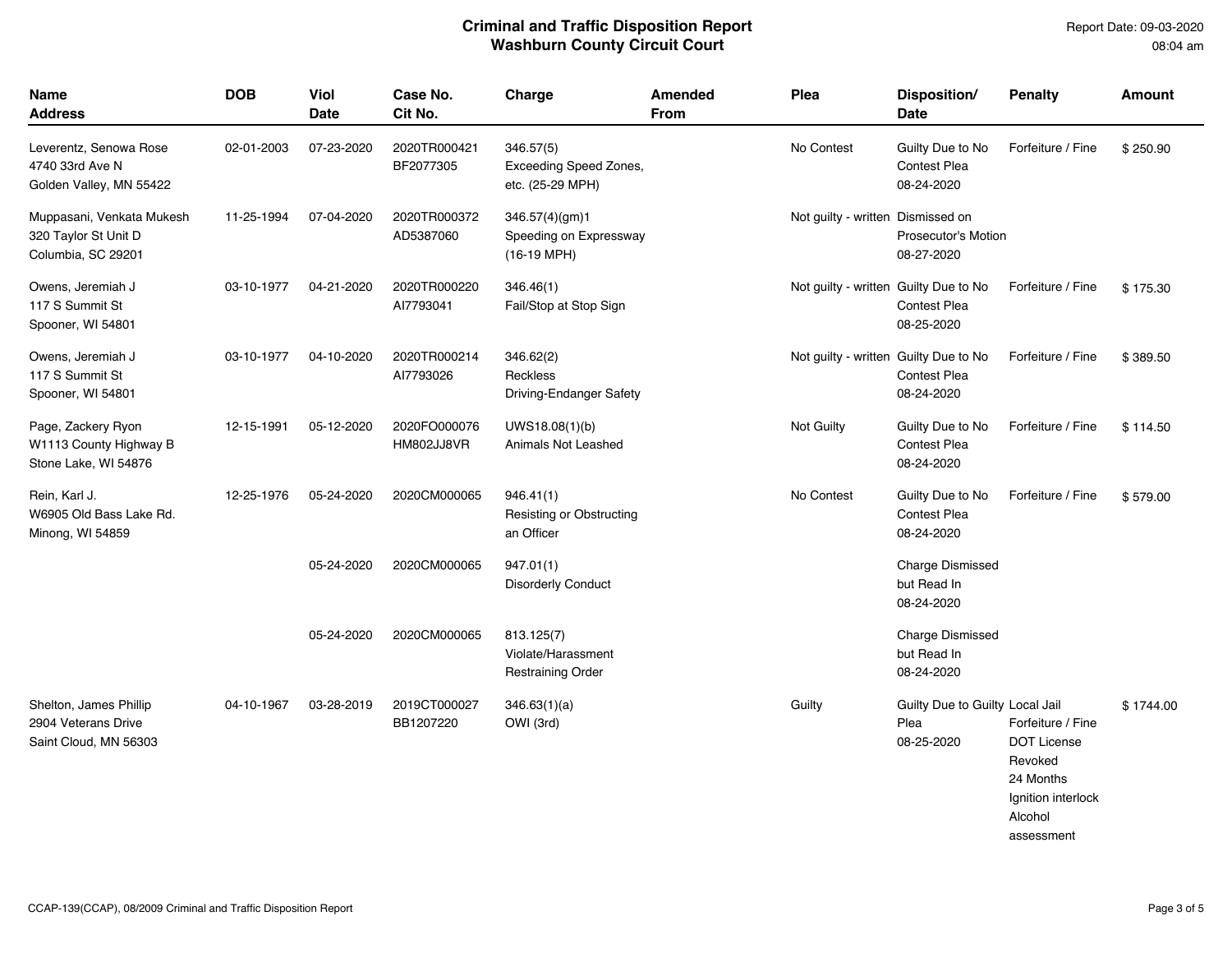Report Date: 09-03-2020 08:04 am

| Name<br><b>Address</b>                                                        | <b>DOB</b> | Viol<br><b>Date</b> | Case No.<br>Cit No.       | Charge                                                                                 | Amended<br><b>From</b> | Plea       | Disposition/<br>Date                                  | <b>Penalty</b>                                                                          | Amount   |
|-------------------------------------------------------------------------------|------------|---------------------|---------------------------|----------------------------------------------------------------------------------------|------------------------|------------|-------------------------------------------------------|-----------------------------------------------------------------------------------------|----------|
|                                                                               |            | 03-28-2019          | 2019CT000027              | 346.63(1)(b)<br>Operating w/ PAC (3rd)                                                 |                        |            | <b>Charge Dismissed</b><br>but Read In<br>08-25-2020  |                                                                                         |          |
| Spexet, Allison L.<br>N2598 County Hwy P<br>Sarona, WI 54870                  | 07-30-1997 | 07-15-2020          | 2020FO000179              | 46-4<br>46-4/961.41(3g) Wis.<br>Stats. Possession of<br>Tetrahydrocannibinols<br>(THC) |                        | No Contest | Guilty Due to No<br>Contest Plea<br>08-24-2020        | Forfeiture / Fine                                                                       | \$263.50 |
| Vandermoon, Robert Arthur<br>9611 E County Road L<br>Lake Nebagamon, WI 54849 | 12-28-1993 | 07-24-2020          | 2020TR000429<br>BD8222152 | 343.44(1)(a)<br><b>Operating While</b><br>Suspended                                    |                        | No Contest | Guilty Due to No<br><b>Contest Plea</b><br>08-24-2020 | Forfeiture / Fine                                                                       | \$200.50 |
| Villaverde, Mia Marie<br>723 Vaughn Ave<br>Ashland, WI 54806                  | 08-19-2001 | 07-08-2020          | 2020TR000402<br>BB1207651 | 346.63(1)(a)<br>OWI (1st)                                                              |                        | No Contest | Guilty Due to No<br><b>Contest Plea</b><br>08-24-2020 | Forfeiture / Fine<br><b>DOT License</b><br>Revoked<br>6 Months<br>Alcohol<br>assessment | \$937.50 |
| Villaverde, Mia Marie<br>723 Vaughn Ave<br>Ashland, WI 54806                  | 08-19-2001 | 07-08-2020          | 2020TR000499<br>AU4705654 | 346.63(1)(b)<br>Operating w/ PAC<br>$>=0.08, <0.15$ (1st)                              |                        |            | Dismissed on<br>Prosecutor's Motion<br>08-24-2020     |                                                                                         |          |
| Villaverde, Mia Marie<br>723 Vaughn Ave<br>Ashland, WI 54806                  | 08-19-2001 | 07-08-2020          | 2020TR000404<br>BB1207684 | 343.44(1)(a)<br><b>Operating While</b><br>Suspended                                    |                        | No Contest | Guilty Due to No<br><b>Contest Plea</b><br>08-24-2020 | Forfeiture / Fine                                                                       | \$200.50 |
| Villaverde, Mia Marie<br>723 Vaughn Ave<br>Ashland, WI 54806                  | 08-19-2001 | 07-08-2020          | 2020TR000403<br>BB1207673 | 346.62(2)<br>Reckless<br>Driving-Endanger Safety                                       |                        | No Contest | Guilty Due to No<br><b>Contest Plea</b><br>08-24-2020 | Forfeiture / Fine                                                                       | \$389.50 |
| Waldorf, Dakota Justin<br>110 Hazel Street<br>Spooner, WI 54801               | 11-06-1996 | 07-05-2020          | 2020TR000406<br>BD6549981 | 342.15(5)<br>Failure of Owner to<br><b>Transfer Title</b>                              |                        | No Contest | Guilty Due to No<br><b>Contest Plea</b><br>08-24-2020 | Forfeiture / Fine                                                                       | \$175.30 |
| Wellnitz, Jamielee S<br>N7449 Trego Haven Rd.<br>Trego, WI 54888              | 03-07-1993 | 10-30-2018          | 2018CF000190              | 943.23(3)<br>Drive or Operate Vehicle<br>w/o Consent                                   |                        |            | <b>Charge Dismissed</b><br>but Read In<br>04-07-2020  |                                                                                         |          |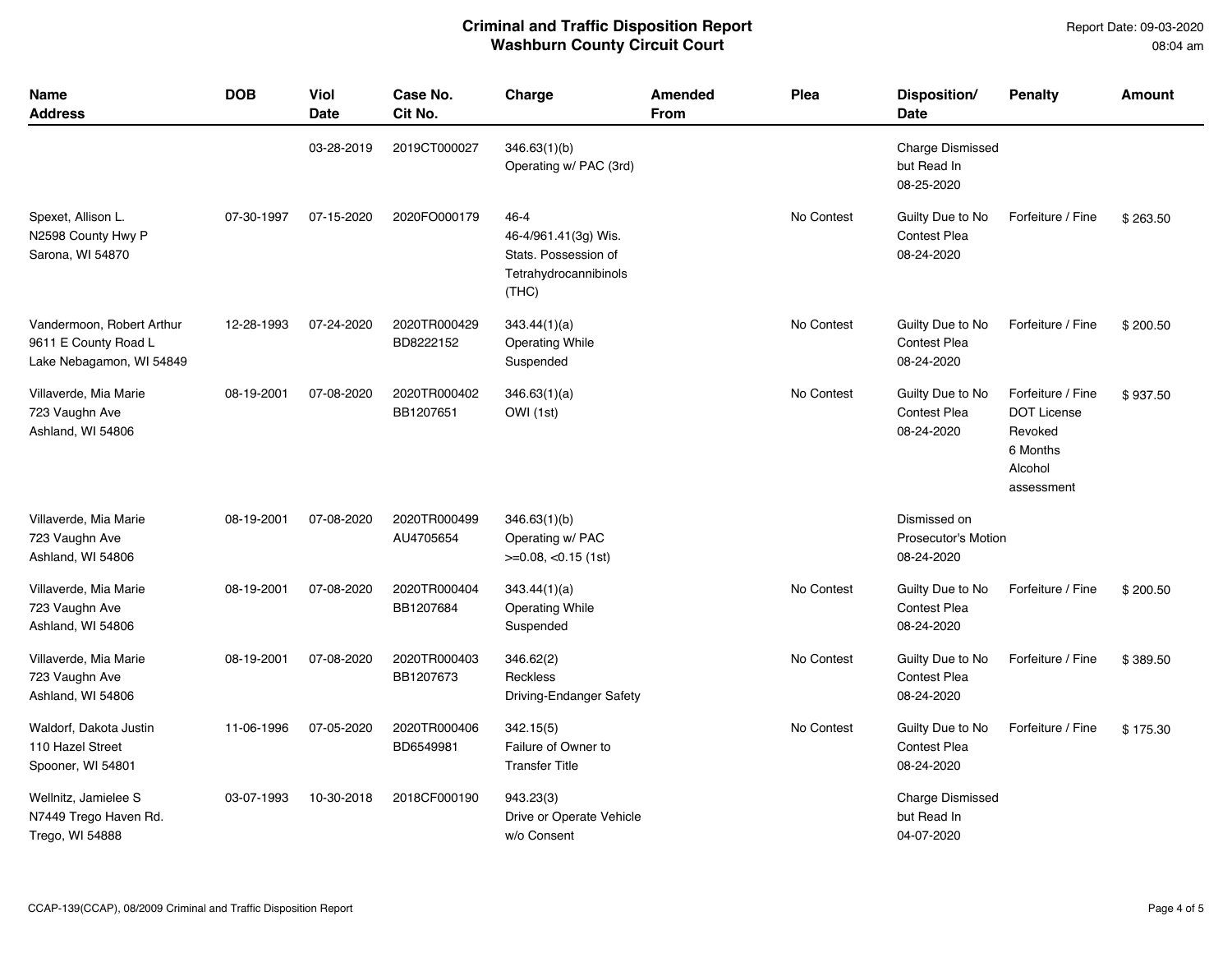Report Date: 09-03-2020 08:04 am

### **Criminal and Traffic Disposition Report Washburn County Circuit Court**

| <b>Name</b><br><b>Address</b>                                     | <b>DOB</b> | Viol<br><b>Date</b> | Case No.<br>Cit No.        | Charge                                                      | Amended<br><b>From</b> | Plea   | Disposition/<br><b>Date</b>                                  | <b>Penalty</b> | Amount   |
|-------------------------------------------------------------------|------------|---------------------|----------------------------|-------------------------------------------------------------|------------------------|--------|--------------------------------------------------------------|----------------|----------|
|                                                                   |            | 10-30-2018          | 2018CF000190               | 943.14(2)<br>Criminal Trespass to<br>Dwelling               |                        | Guilty | Guilty Due to Guilty Probation, Sent<br>Plea<br>04-07-2020   | Withheld       | \$343.00 |
|                                                                   |            | 10-30-2018          | 2018CF000190               | 946.49(1)(b)<br><b>Bail Jumping-Felony</b>                  |                        |        | Charge Dismissed<br>but Read In<br>04-07-2020                |                |          |
|                                                                   |            | 10-30-2018          | 2018CF000190               | 946.49(1)(b)<br><b>Bail Jumping-Felony</b>                  |                        |        | <b>Charge Dismissed</b><br>but Read In<br>04-07-2020         |                |          |
|                                                                   |            | 10-30-2018          | 2018CF000190               | 946.49(1)(b)<br><b>Bail Jumping-Felony</b>                  |                        |        | <b>Information Filed</b><br>02-28-2019                       |                |          |
|                                                                   |            | 10-30-2018          | 2018CF000190               | 946.41(1)<br>Resisting or Obstructing<br>an Officer         |                        |        | <b>Information Filed</b><br>02-28-2019                       |                |          |
| Wellnitz, Jamielee S.<br>N7499 Trego Haven Rd.<br>Trego, WI 54888 | 03-07-1993 | 10-03-2017          | 2017CF000174               | 943.38(2)<br>Forgery-Uttering                               |                        | Guilty | Guilty Due to Guilty Probation, Sent<br>Plea<br>04-07-2020   | Withheld       | \$518.00 |
|                                                                   |            | 10-03-2017          | 2017CF000174               | 943.20(1)(a)<br>Theft-Movable Property<br>$<=$ \$2500       |                        | Guilty | Guilty Due to Guilty Probation, Sent<br>Plea<br>04-07-2020   | Withheld       | \$0.00   |
| Wendt, Richard J<br>131 E Main St # 3<br>New Auburn, WI 54757     | 09-14-1980 | 04-06-2020          | 2020FO000067<br>HM802QPGFM | 943.24(1)<br>County/Municipality<br><b>Worthless Checks</b> |                        |        | Dismissed - Case<br>is now Criminal<br>Traffic<br>08-25-2020 |                |          |
| Zaloudek, Gracen Truth<br>N2615 Boot Lake Rd<br>Sarona, WI 54870  | 11-29-2002 | 03-15-2020          | 2020TR000193<br>AB6927701  | 346.57(4)(h)<br>Speeding in 55 MPH<br>Zone (25-29 MPH)      |                        |        | Dismissed on<br>Prosecutor's Motion<br>08-24-2020            |                |          |